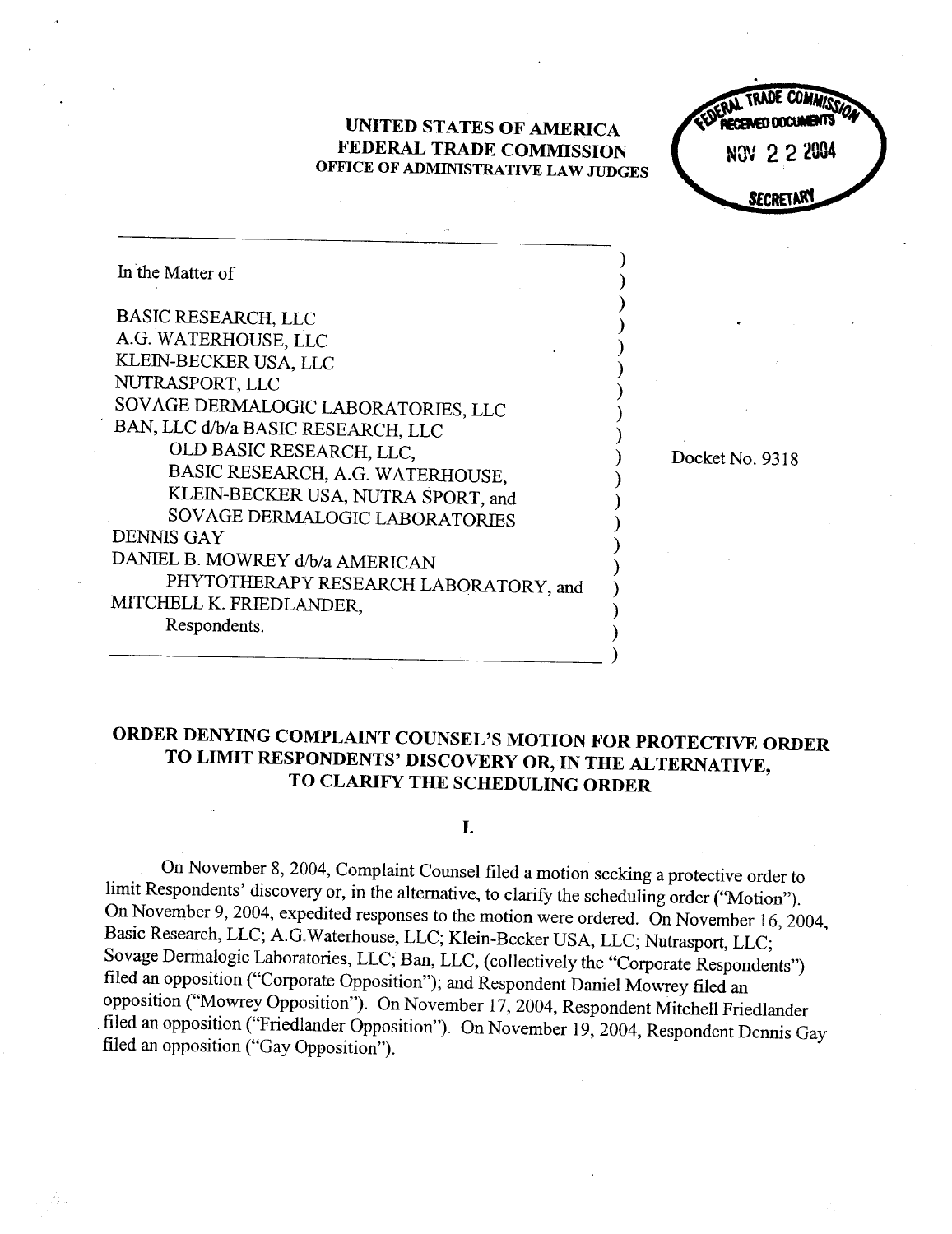Complaint Counsel moves for a protective order to limit all Respondents' discovery to a combined total of sixty interrogatories, sixty document requests, and sixty requests for admissions. Motion at 1. Complaint Counsel ci at 3. Complaint Counsel argues that "Respondents have launched an avalanche of irrelevant and repetitive requests and refused to provide information responsive to Complaint Counsel's discovery." Motion at 7. Complaint Counsel also contends that it is entitled to issue sixty identical discovery requests to each Respondent. Motion at 4-

Respondent Mowrey cites the Scheduling Order issued on August 11 , 2004 which states that "'[e]ach party is limited to a total of 60 document requests, 60 interrogatories, and 60 requests for admissions." Mowrey Opposition (quoting Scheduling Order  $\P$  6). Mowrey cites the conclusion of the August 10, 2004 prehearing conference discussion of this issue where the Court indicates that it will "determine how to account for the several respondents in this proceeding." Mowrey Opposition, Exhibit B, at 28. Mowrey argues that Complaint Counsel does not meet the applicable burden to justify reconsideration of the Court's Scheduling Order; Complaint Counsel's motion ignores the most salient and relevant portons of the transcript of the prehearing conference; fairness and due process require that the limitations on discovery apply to each party, and not simply to each side; and contrary to Complaint Counsel's argument, Mowrey has not abused the discovery process. Mowrey Opposition at 6-15.

Respondent Dennis Gay contends that the Respondents have "separate and distinct interests and defenses" arld notes that he, like other Respondents, has retained separate counsel to represent him. Gay Opposition at 1-2. Gay argues that the Scheduling Order clearly provides that the discovery limts apply to each party; imposing a discovery limtation on Respondents collectively is unfair and prejudicial; and the discovery propounded by Gay is relevant. Gay Opposition at 2-

The Corporate Respondents argue that the language of the Scheduling Order is plain and unambiguous; the paries relied on the language; Complaint Counsel waived its right to bring this motion by delaying filing the motion until the conclusion of discovery; and the motion seeks reconsideration rather than clarification of the Scheduling Order. Corporate Opposition at 3-6.

Respondent Friedlander joined and adopted the arguments made by the other Respondents. Friedlander Opposition at 1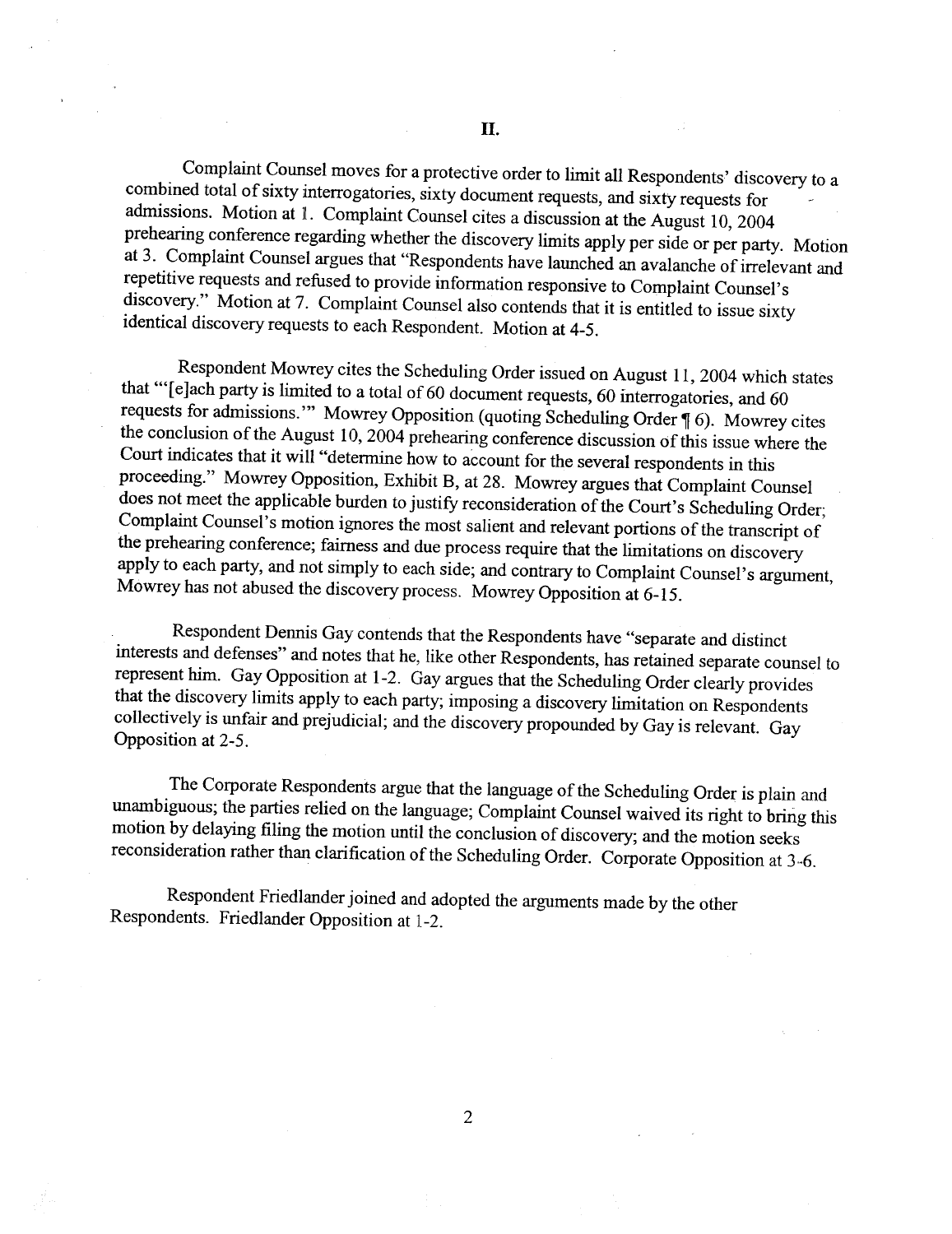Pursuant to Commission Rule of Practice 3.21, the Administrative Law Judge is required to hold a scheduling conference and issue a prehearing scheduling order. 16 C.F.R. §§ 3.21(b),  $t3.21(c)$ . In this matter, the prehearing conference was held on August 10, 2004 and the Scheduling Order was issued on August 11, 2004. The Scheduling Order includes the following provision, which is at issue:

> Each party is limited to a total of 60 document requests, 60 interrogatories, and 60 requests for admissions, except that there shall be no limit on the number of requests for admission for authentication and admissibility of exhbits. There is no limit to the number of sets of discovery requests the paries may issue, so long as the total number of each type of discovery request, including all subpars, does not exceed these limits. Additional discovery may be pennitted only for good cause upon application to and approval by the Administrative Law Judge. Responses and objections to document requests, interrogatories, and requests for admission shall be due within 15 days of service.

Scheduling Order  $\P$  6.

It is clear from reviewing the transcript of the prehearing conference that the question of whether the discovery limits would apply to each party or to each side was not resolved. Motion, Exhibit 3, at 28-31 (concluding t respondents in this proceeding."). Rather, the issue was resolved by the plain language of the Scheduling Order which indicates that the discovery limits apply to each party. Scheduling Order ¶ 6.

Complaint Counsel has not requested reconsideration of the Scheduling Order, nor would such reconsideration be appropriate at this late date. Because discovery has already been issued by the paries, limting the discovery to a collective total at this point benefits the first Respondents to issue discovery requests and could result in some Respondents having none of their document requests, interrogatories, and requests for admissions answered by Complaint Counsel. Accordingly, the plain language of the scheduling Order will control.

3